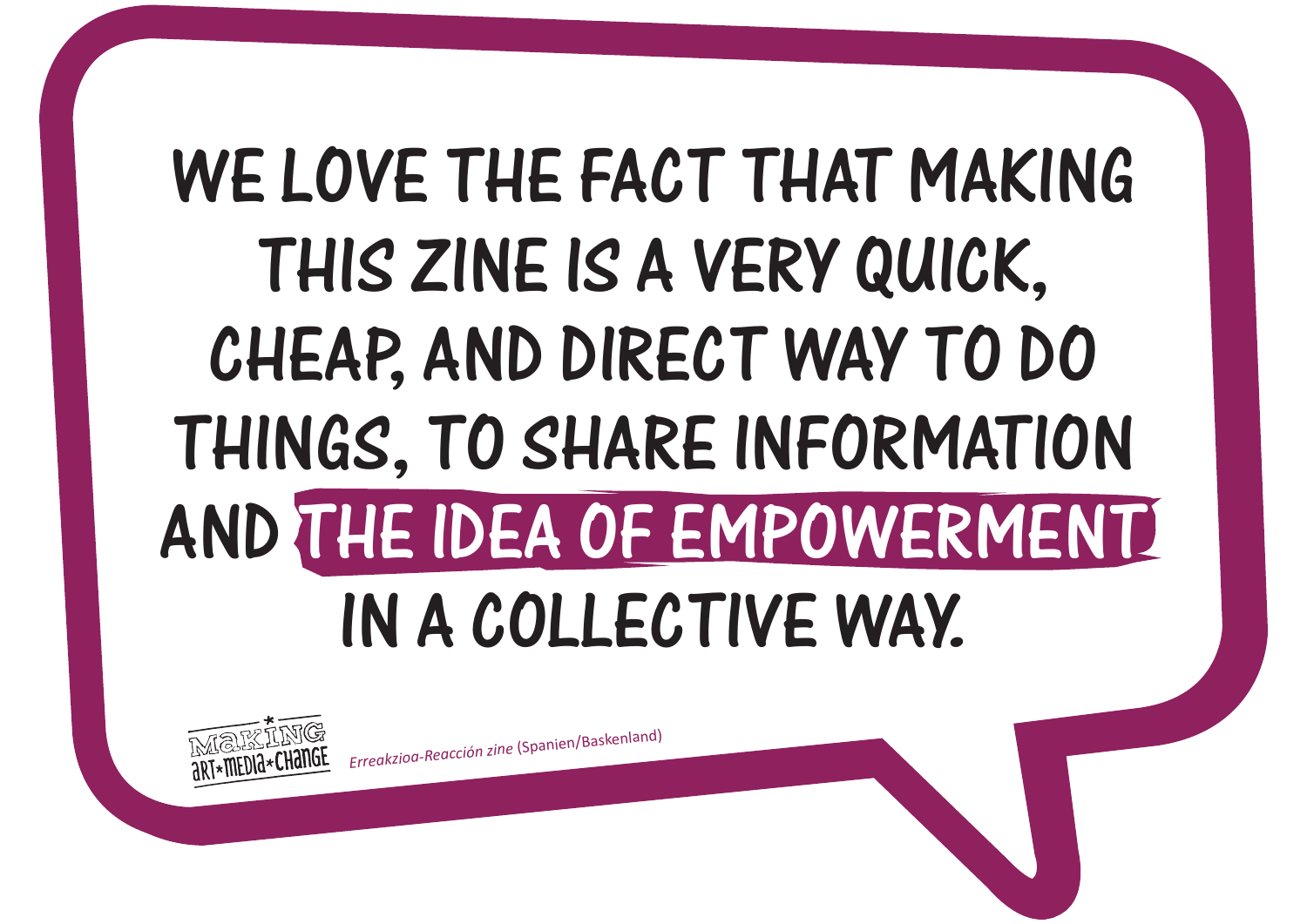

## i think we have to question and redefine the meaning of tolerance. it should mean interest, respect and communication. we have to LEARN TO LISTEN TO EACH OTHER.

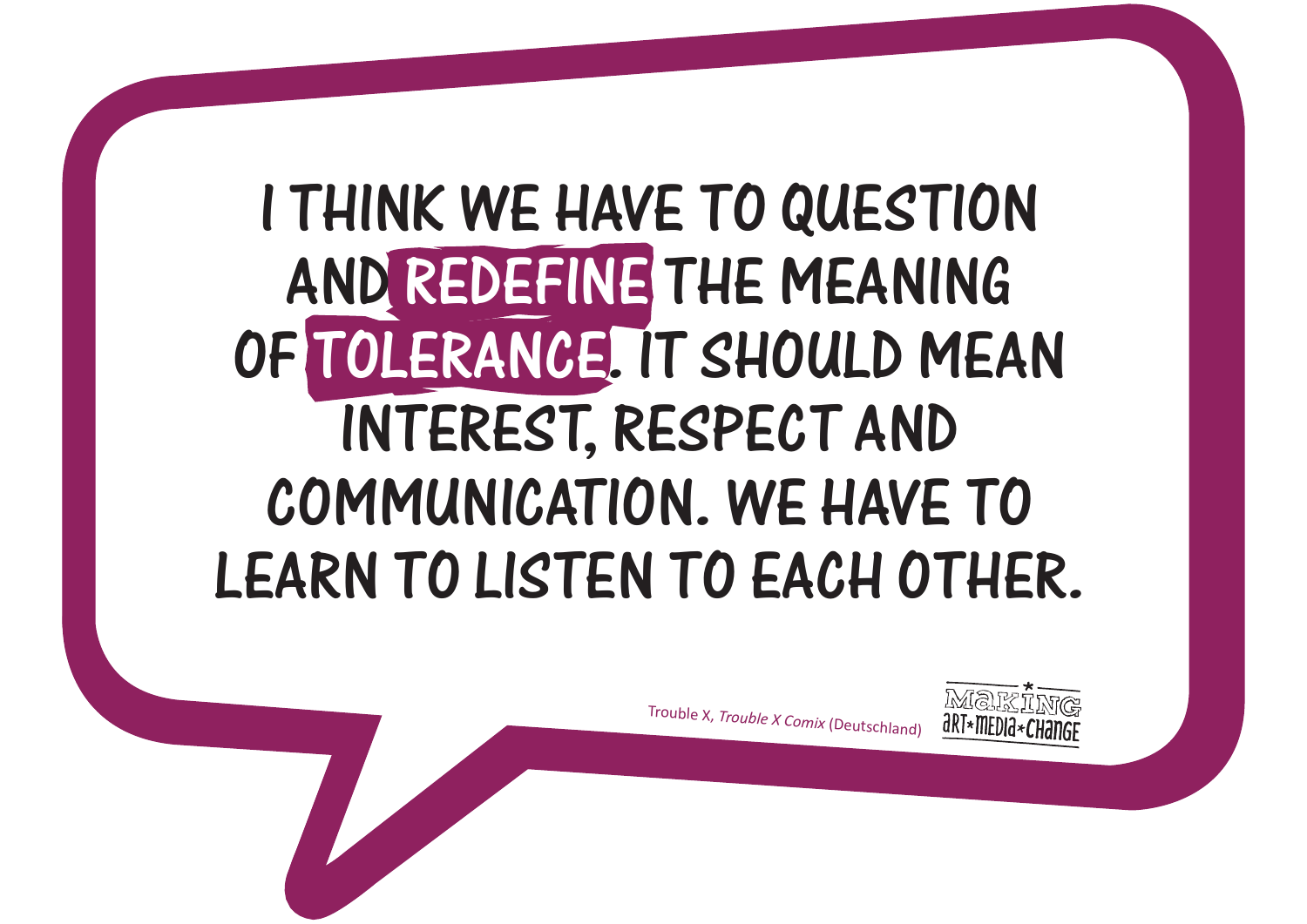I've decided that I want to produce something that'll CHANGE people's mindsets, make them think and talk about it, make them angry, make THEM STAND UP AND SPIT, SCREAM AND STOMP ON IT. I want them to fucking feel for something. I know I can't single-handedly start a revolution and overthrow the government or anything like that. All I wanted was to start a tiny little revolution in all my reader's minds and hearts that I hope will lead to bigger changes.

Trent, *Trippers* (Singapur)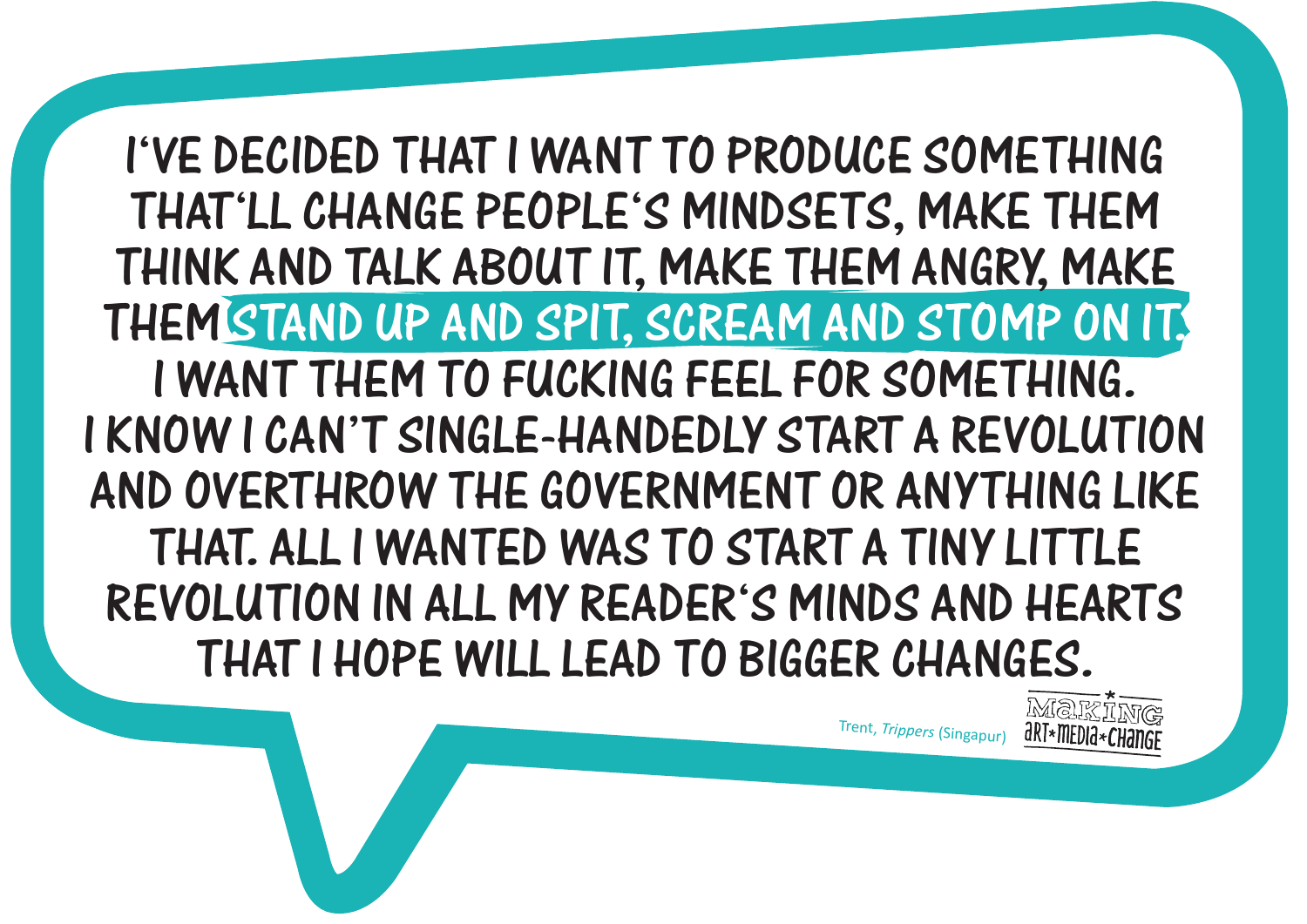Catherine, *The F-Word (*Großbritannien)



# I think it is really important to have a space for young feminists to say 'We exist!' FIRST OF ALL, AND TO MEET EACH other and share what we think.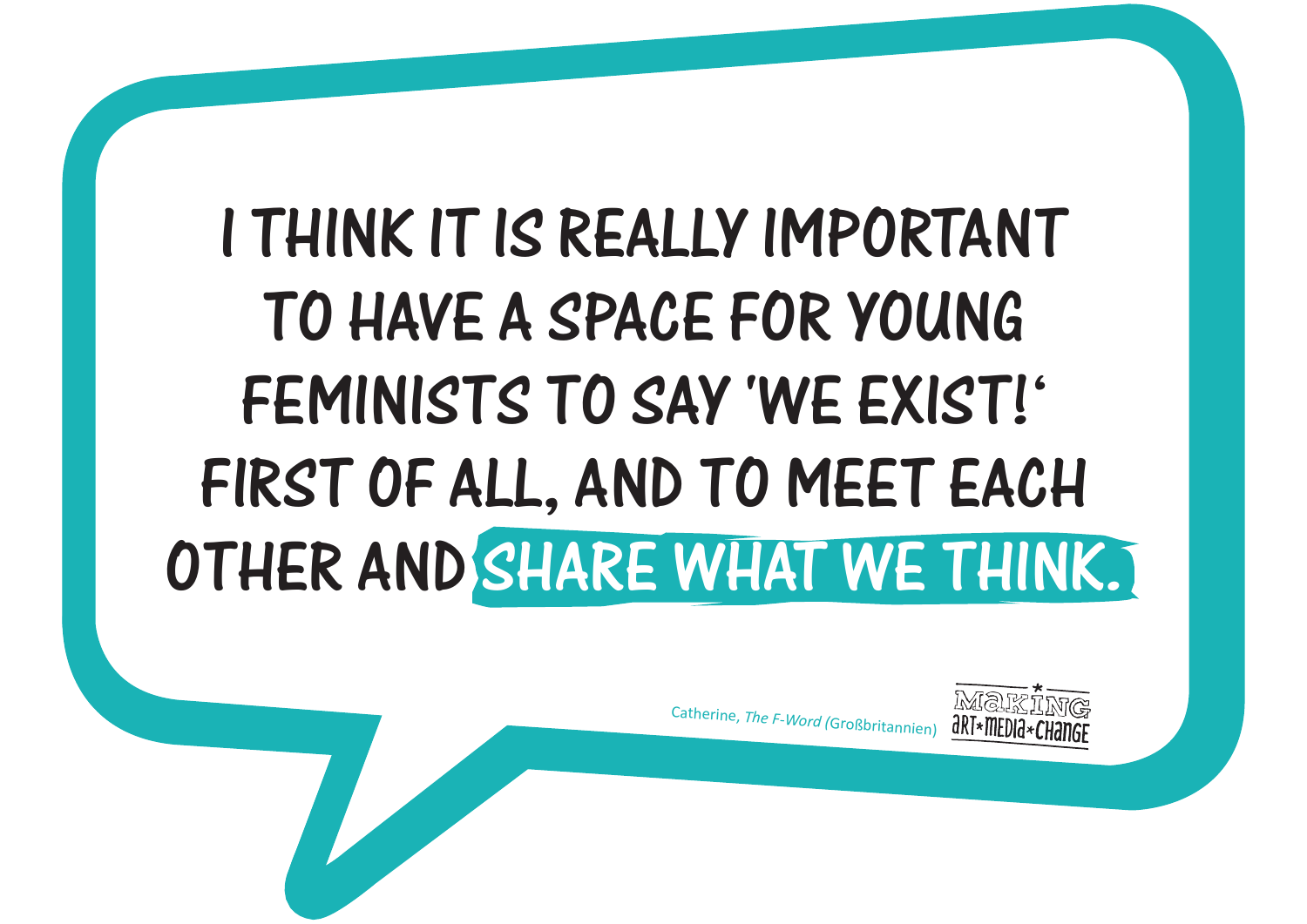Alexander Alvina Chamberland, *Ta det röda pillret/Take the red pill blog* (Schweden)

#### I want a democracy in which people do not let themselves be represented, but represent themselves. I would like to see tons of grassroots media and blogs as ways to distribute information and start a revolution FROM THE UNDERGROUND!

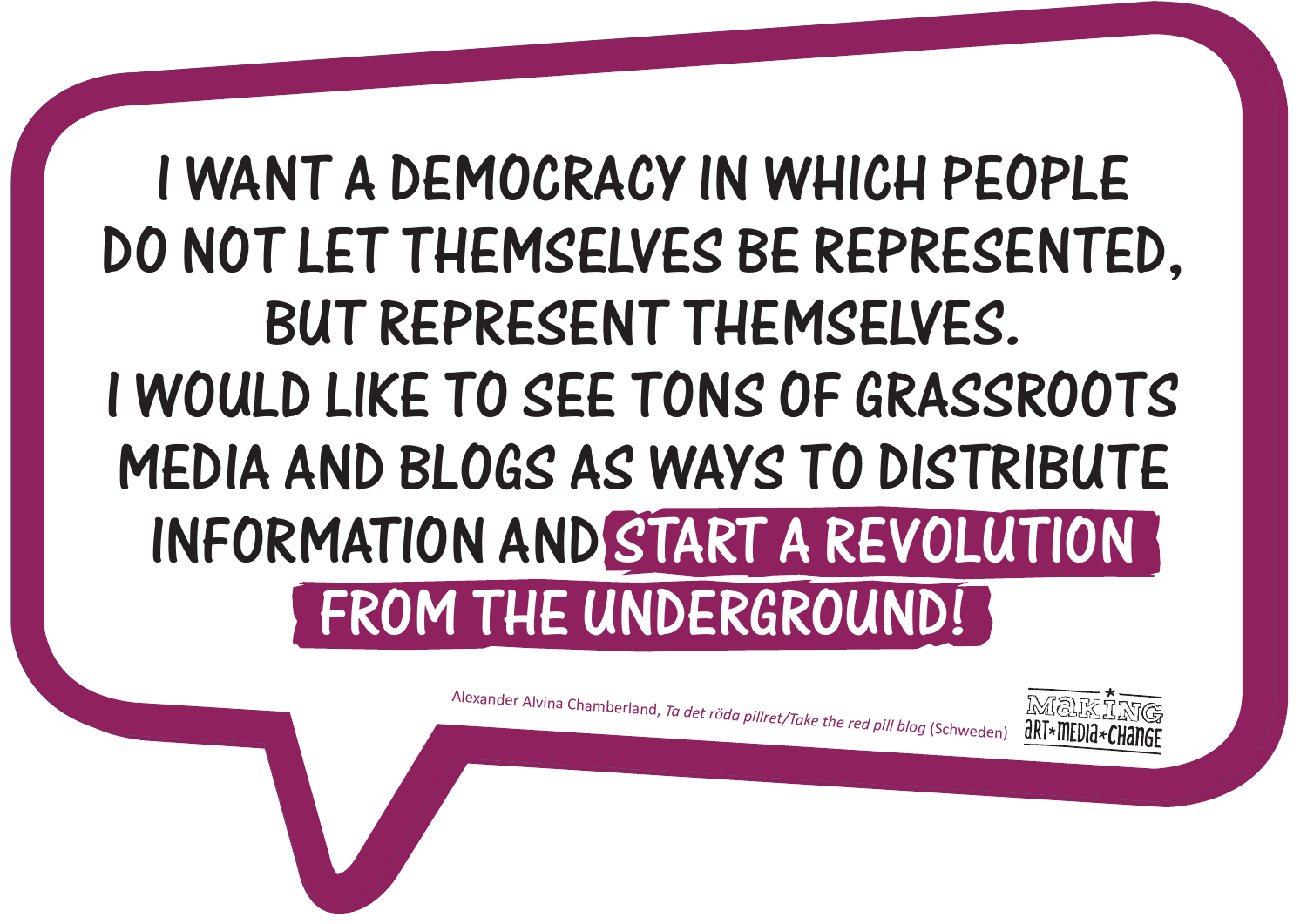## WE THINK FEMINIST ZINES CAN both affect individual lives and promote social and political changes. THEY CAN ALSO AFFECT THE PROCESSES. THE WAY TO DO THINGS.



*<sup>E</sup>rreakzioa-Reacció<sup>n</sup> <sup>z</sup>in<sup>e</sup>* (Spanie<sup>n</sup>/Baskenland)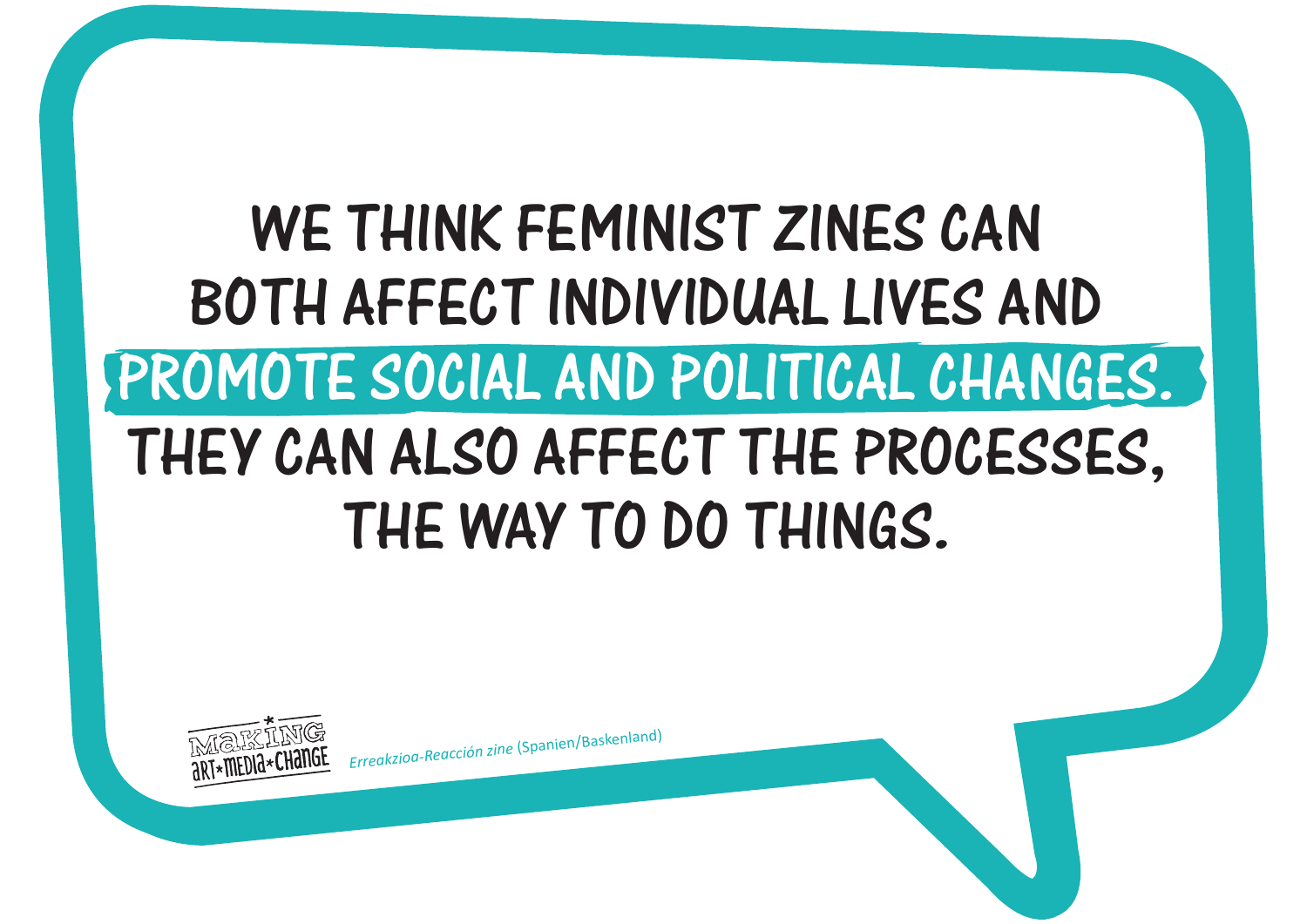

#### i hope to raise awareness of the multiple variations of genders/humans and the different privileges that come with that. because i think if you start to deconstruct social systems, like gender, hierarchies, discrimination and routines of speech and behaviour- which cement these constructionsyou can never stop asking what else lays behind any system/construction...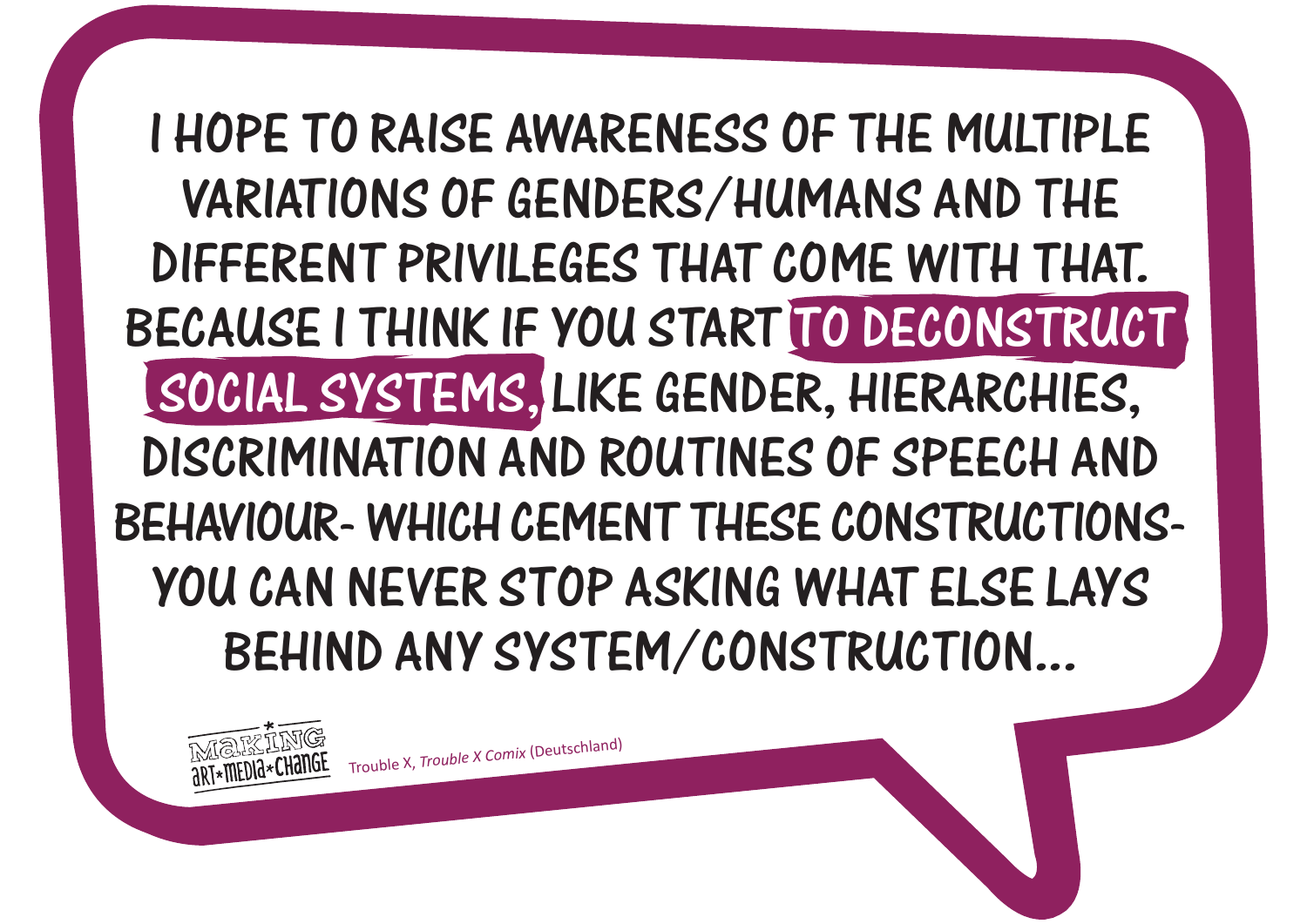Nina, *Flapper Gathering & Same Heartbeats* (Belgien)

## for me zine writing and doing other DIY projects is a lot about building a community with like-minded people. You can write a zine on your own, but it's really fun when other people make zines too and you can trade and SHARE IDEAS AND WORK TOGETHER.

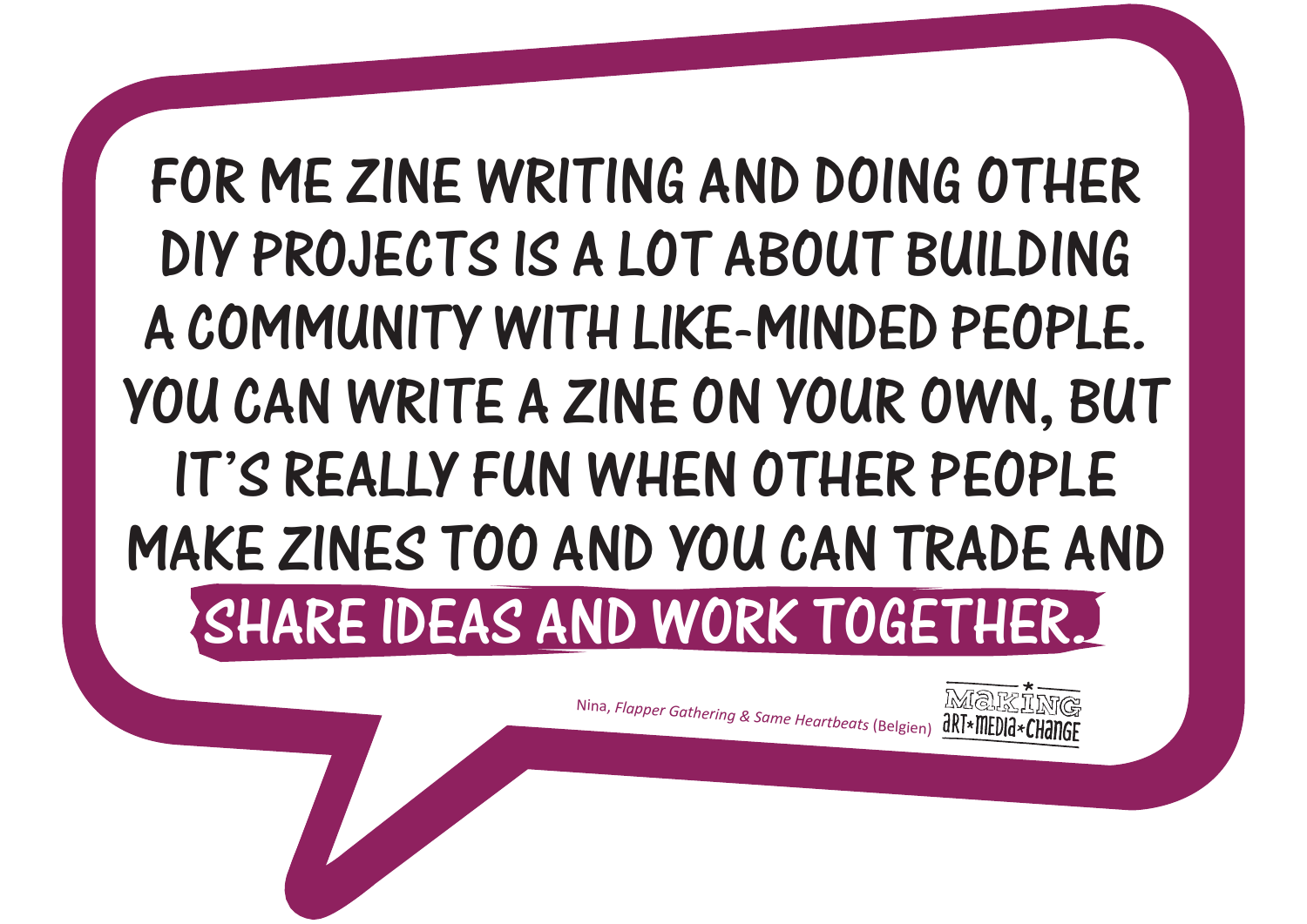Anna, *Plotki femzine* (Deutschland)



### THE IDEA OF MAKING A MAGAZINE was to tell stories that weren't officially told, and that aren't proven or verified through journalist research. So this can BE UNDERSTOOD AS A SUBVERSION of official media coverage.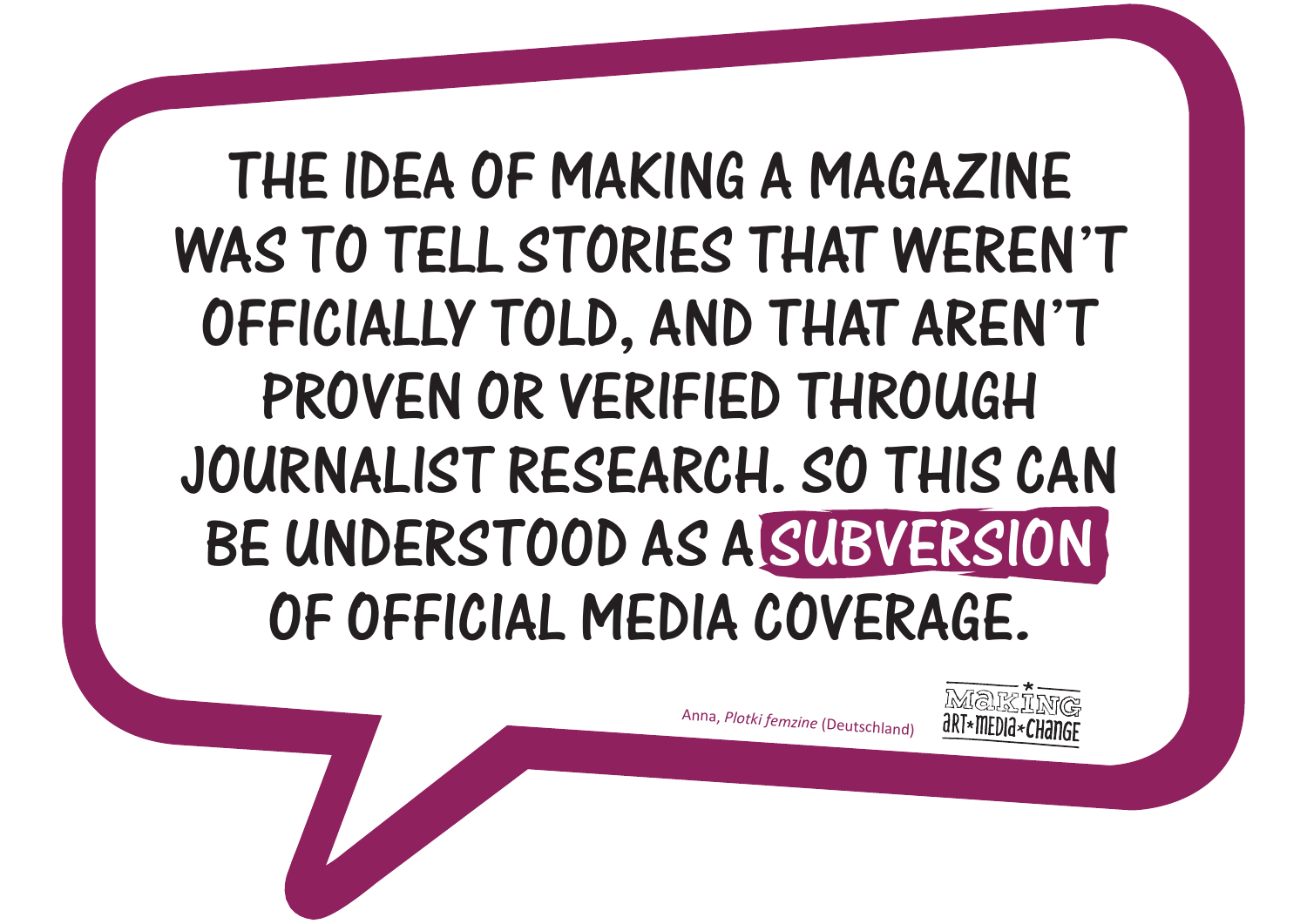### WE HOPE WE CAN RAISE AWARENESS and inspire other people - just like we were inspired by other DIY projects- and to see a growing community that will have freedom as a common cause, based on solidarity and friendship.

Love Kills Collective, *Love Kills zine* (Rumänien)

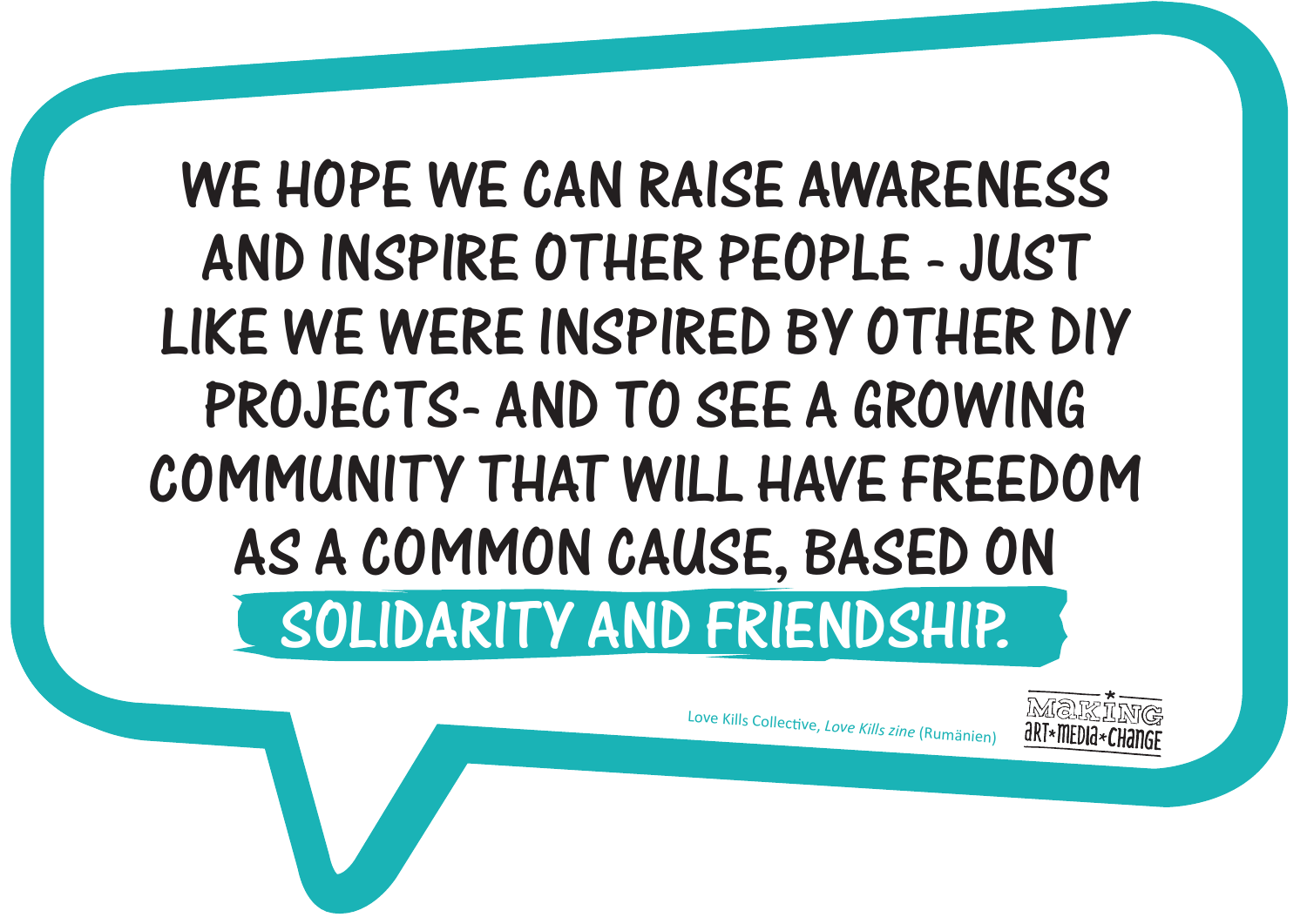Helen, *Bird of Paradox blog* (Großbritannien)



#### I think feminist and trans–blogs have important roles to play, be that by reflecting the social and political changes in their content/ commentaries or by providing a place for people to gather and organize and be active, whether online or off.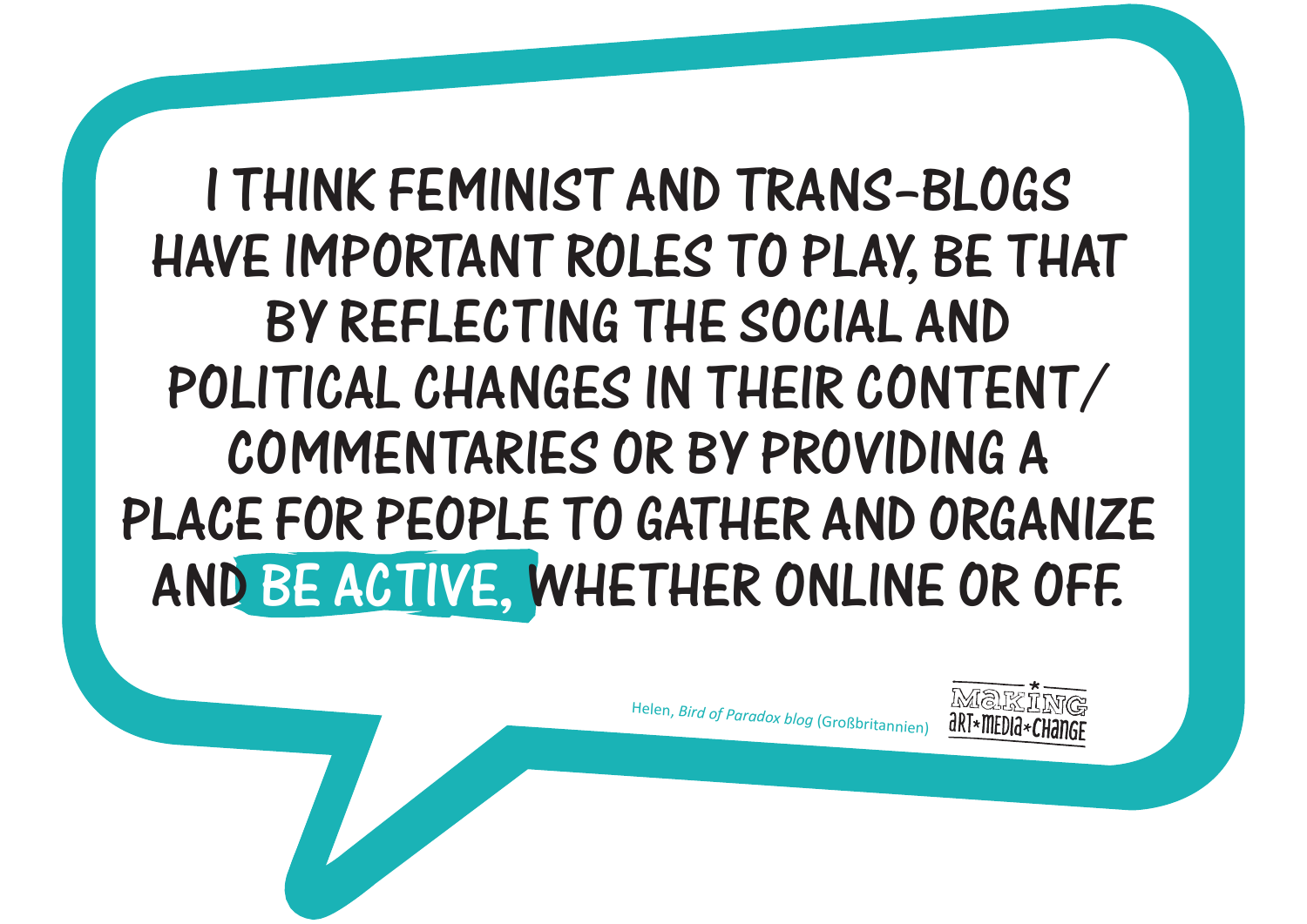Isy, *Morgenmuffel* (Großbritannien)

#### I am trying to figure out how to best fight back. Trying to figure out how to create spaces in which people find new ways of relating to each other and feel encouraged to fight back. Trying to figure out for myself how I want to live. Trying to figure out how this world works and how it can change.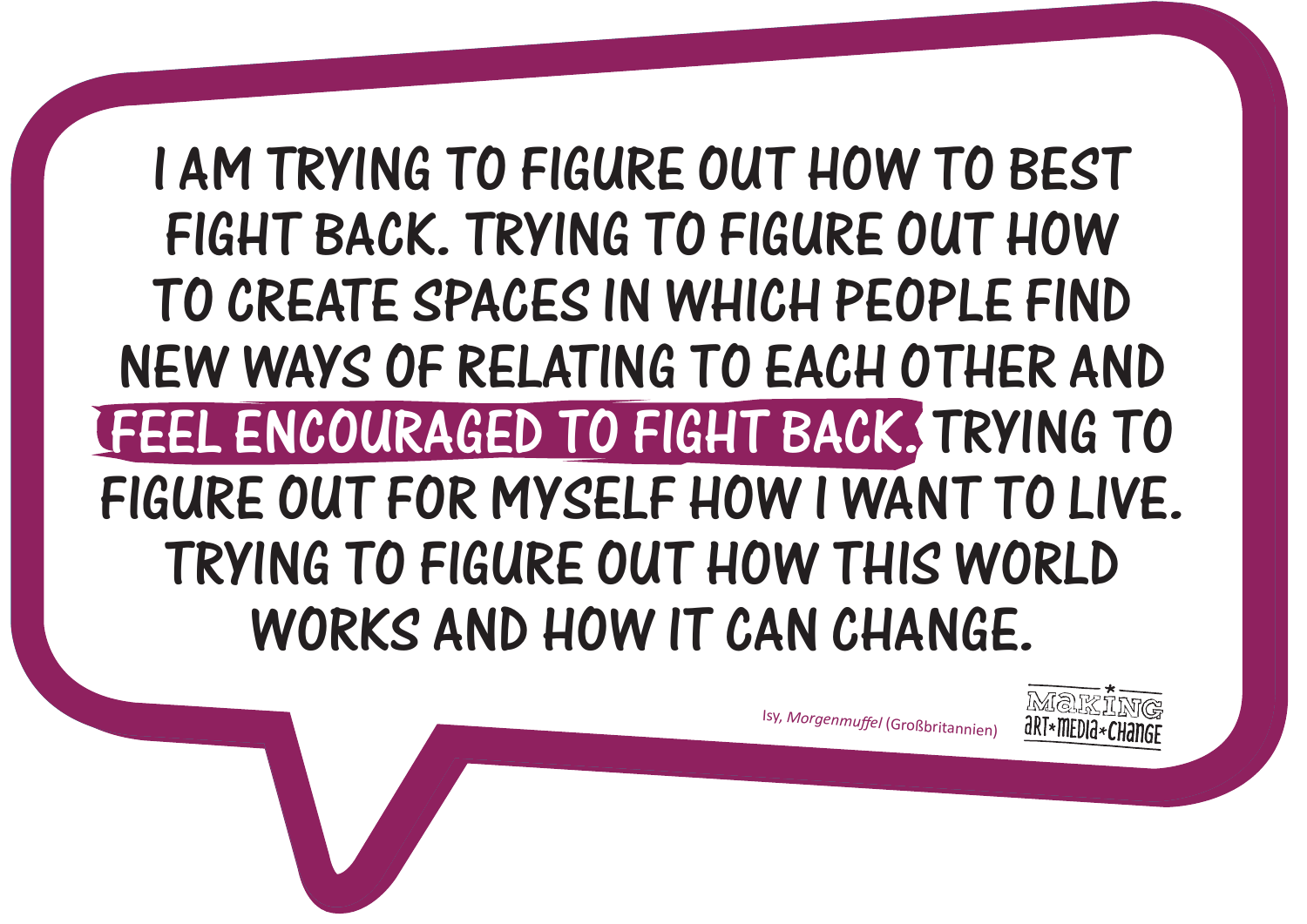<sup>I</sup>sy, *<sup>M</sup>orgenm<sup>u</sup>fe<sup>l</sup>* (Großbritannie<sup>n</sup>)

## I am a feminist because of my dissatisfaction with the world that I was born in and how it's organised, as well as my excitement over sisterhood and solidarity.

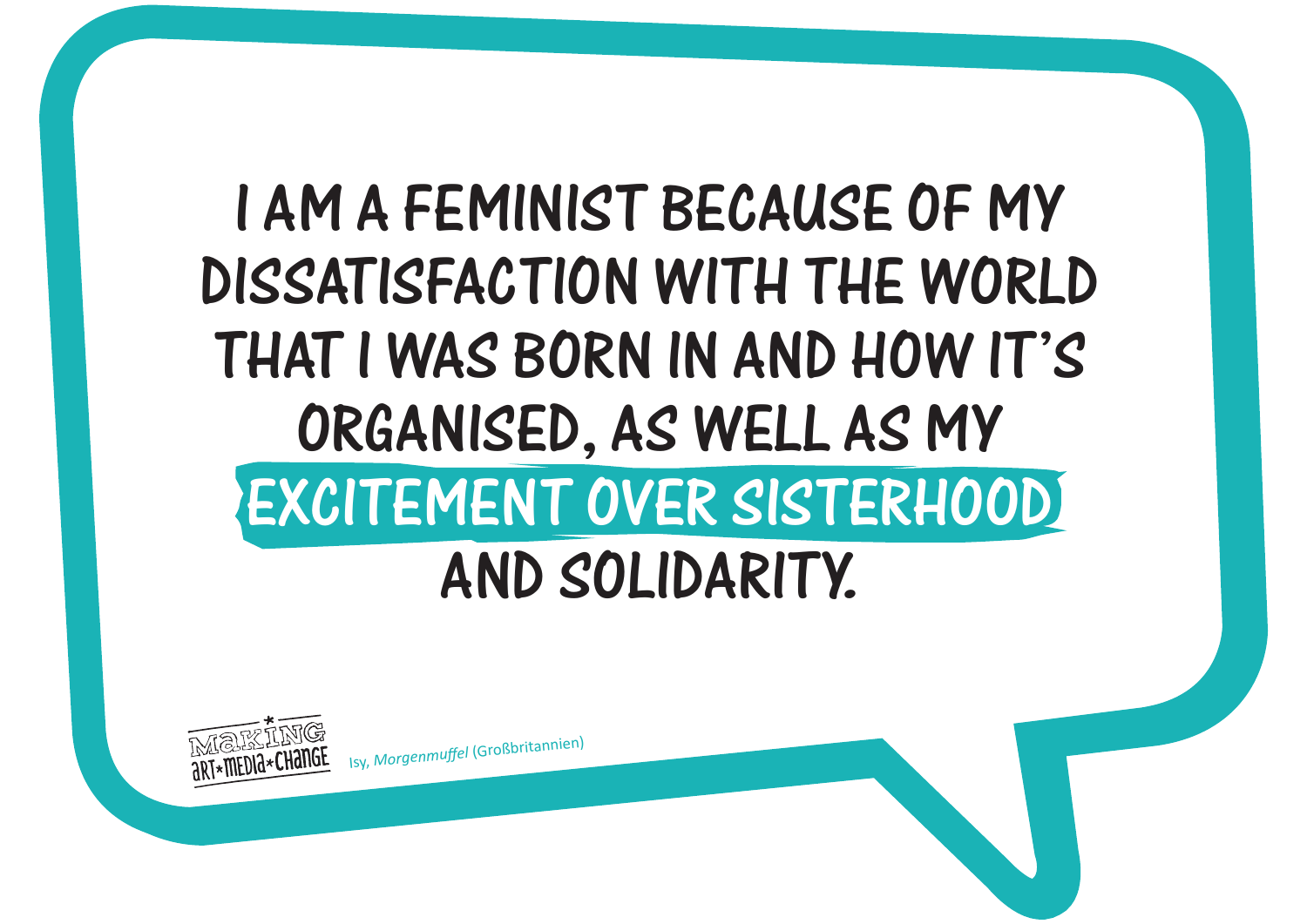<sup>P</sup>rinces<sup>s</sup> <sup>H</sup>ija<sup>b</sup> (Frankreich)



## My art is rooted in a thinking process and an attitude that fight society's codes and conventions.